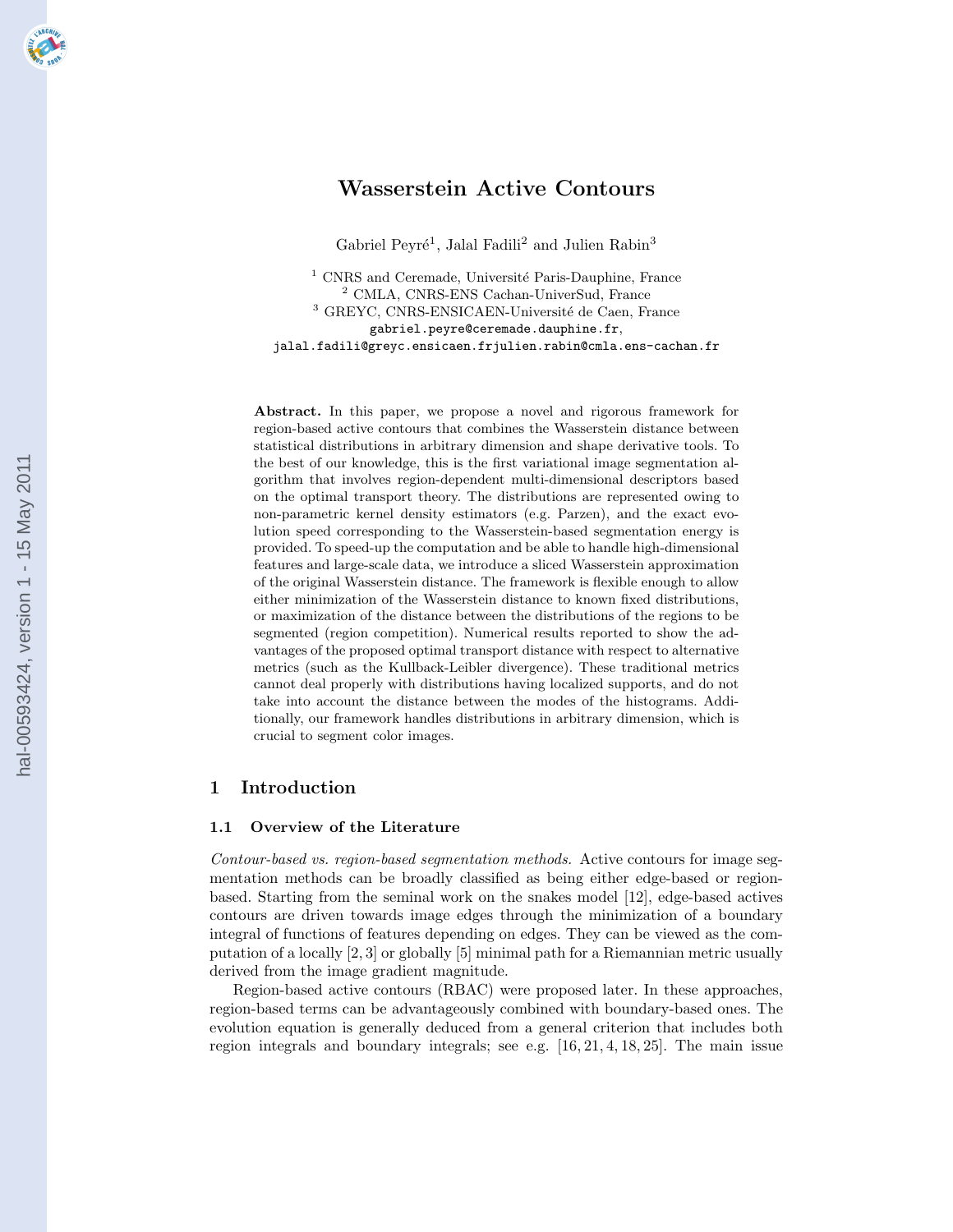when dealing with RBAC models is the computation of the velocity vector in the evolution equation from the energy functional, especially when the descriptors are region-dependent, as will be the case in this work. This is mostly due to the fact that the set of image regions does not have the structure of a vector space, preventing us from using in a straightforward way gradient descent methods. To circumvent this difficulty, we here take benefit from the shape derivation principles, see [6, 1, 10].

Statistical segmentation A number of authors have proposed RBAC energy functionals involving statistical region-based terms. These are typically functions of the distribution of some image attributes within the region. The distribution can be either parametric or non-parametric, see for instance [15, 25, 9, 23, 8]. In the non-parametric approach, the energy functional usually involves a distance (or divergence), e.g. the Kullback-Leibler divergence, between non-parametric kernel estimates (e.g. Parzen kernel) of the underlying densities. To be able to handle localized distributions, this requires a proper choice of the smoothing kernel bandwidth, see for instance [13].

Optimal transport for imaging. To avoid the drawbacks faced with traditional statistical distances, the authors in [17] propose to use the Wasserstein distance. In their formulation, the distribution estimated from patches, but does not take into account the explicit dependence of the Wasserstein distance to the region.

The Wasserstein distance originates from the theory of optimal transport [24]. It defines a natural metric between probability distributions, that takes into account the relative distance between the different modes. In the case of unimodal distributions, this distance reduces to the distance between the modes, thus enabling a precise discrimination of the features.

This Wasserstein distance have found a wide range of applications such as the comparison of histogram features for image retrieval [22, 19], histogram equalization [7] and color transfer [20].

## 1.2 Relation to Previous Work

To the best of our knowledge, the work of [17] is the first, and so far the only one, to clearly address the statistical segmentation problem using a Wasserstein distance. Their work clearly emphasizes the usefulness of optimal transport methods to deal with statistically localized features. Our work, however, departs significantly from theirs in many important ways. First, unlike their work which focused on scalar features with the  $L^1$  Wasserstein distance, we consider a general setting in arbitrary dimension. Secondly, the distance in our energy functional is explicitly regiondependent. Using shape derivative tools, we also provide the exact derivative of the Wasserstein distance with respect to the domain boundary and then deduce the active contour velocity field. In contrast, the work [17] use a patch-based local histogram estimation to avoid taking into account the dependence of the statistics to the region. While this solution appears appealing by its simplicity, and provides good results on synthetic and natural images, it faces an important dilemma when choosing the patch size. On the one hand, using large patches is important to get consistent estimates in the setting where the distributions have large variances, which is typically the case for textures or noisy images. But this comes at the price of loss of accuracy near the boundaries as the patches overlap between the inside and the outside regions.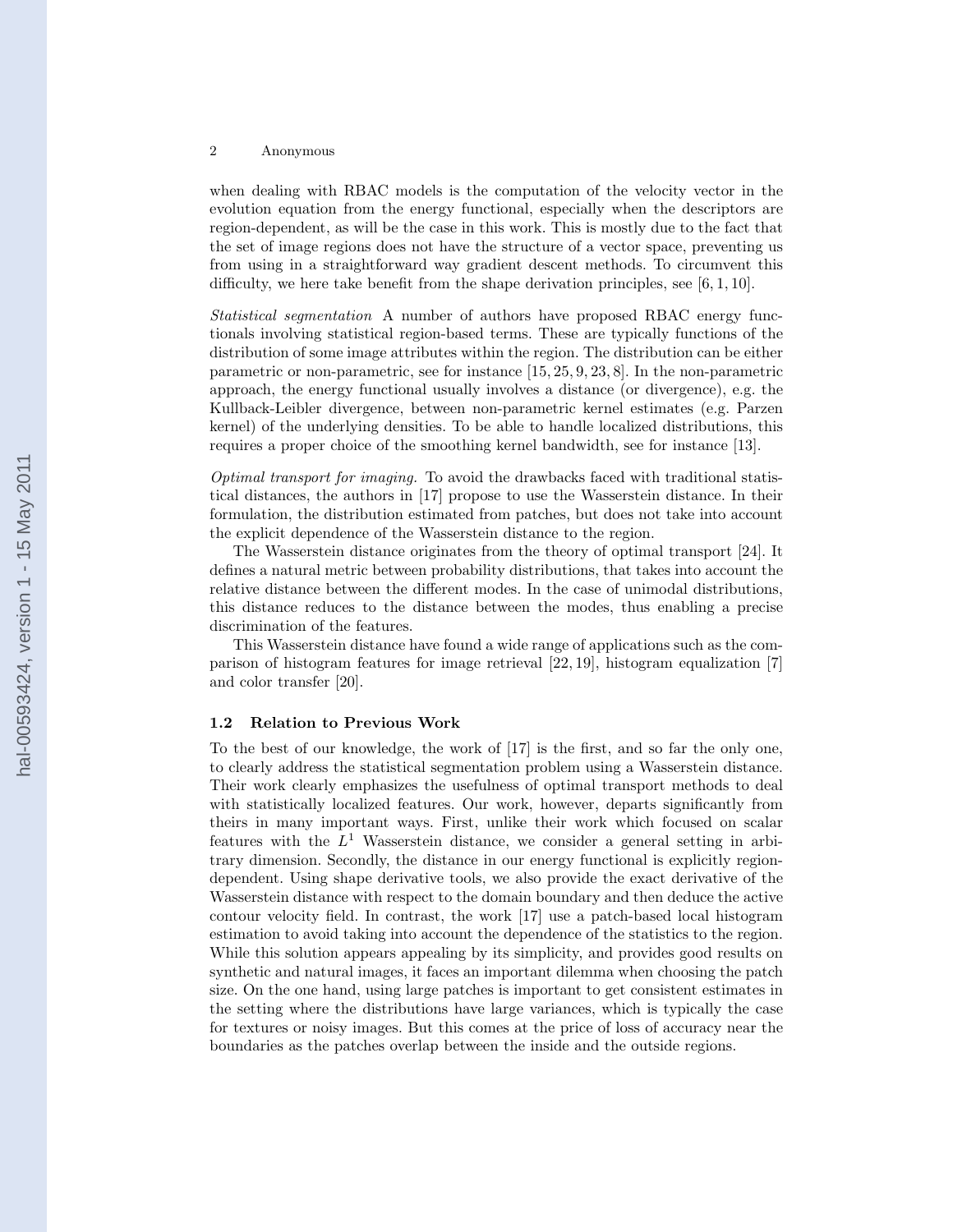## 1.3 Contributions

Our contributions are threefold. (i) We propose a novel rigorous framework for regionbased active contours that combines the Wasserstein distance in arbitrary dimension and shape derivative tools. (ii) We state theoretical results regarding variational minimization of the Wasserstein distance with respect to a domain. Such results might be of independent interest. (iii) We propose an approximate transport distance to speed up the computations for large-scale images carrying multi-dimensional features.

## 1.4 Notations

In the sequel, we consider a feature map  $I: u \in \Sigma \to \mathbb{R}^d$ , where  $u \in \Sigma$  indexes the pixel location, and d is the dimension of the feature (for instance  $d = 3$  for a color image). We consider a histogram binning grid  $\Omega \subset \mathbb{R}^d$ .

In the following, we consider  $\Sigma$  as a continuous domain (equipped with the Lebesgue measure) and  $\Omega$  as a finite discrete grid (equipped with the counting measure). We thus define the Hilbert spaces  $L^2(\Omega)$  and  $L^2(\Sigma)$  endowed with the inner products

$$
\langle A, B \rangle_{\Omega} = \sum_{x \in \Omega} A(x)B(x)
$$
 and  $\langle f, g \rangle_{\Sigma} = \int_{\Sigma} f(u)g(u)du$ .

The set of statistical distributions on  $\Omega$  is

$$
\mathcal{D}(\Omega) = \left\{ A \setminus A(x) \geq 0 \quad \text{and} \quad \sum_{x \in \Omega} A(x) = \langle A, \mathbf{1} \rangle_{\Omega} = 1 \right\} \subset \mathbb{L}^2(\Omega).
$$

where  $\mathbf{1}(x) = 1, \forall x \in \Omega$ .

## 2 Non-parametric Statistical Segmentation

Before detailing our Wasserstein distance segmentation approach, we first introduce in this section the tools needed for the estimation of the region distribution at points taking values in the finite discrete grid  $\Omega$ , together with the required tools from the theory of shape gradients. Although this is standard material, we detail the exact derivatives since this is crucial for our numerical scheme.

## 2.1 Kernel Density Estimator

Given a fixed feature map  $I : \Sigma \to \mathbb{R}^d$ , and a non-negative weight function  $w \in L^2(\Sigma)$ , the kernel density estimator of the distribution underlying  $I$  is given by

$$
\forall x \in \Omega, \quad P(w) = \frac{\Psi(w)}{\langle C, w \rangle_{\Sigma}} \in \mathcal{D}(\Omega) ,
$$
 (1)

where the mapping  $\Psi: L^2(\Sigma) \to L^2(\Omega)$  and its adjoint are defined as

$$
\Psi(w): x \mapsto \int_{\Sigma} w(u)\psi_s(x - I(u))\mathrm{d}u, \quad \Psi^*(f): u \mapsto \sum_{x \in \Omega} f(x)\psi_s(x - I(u)),
$$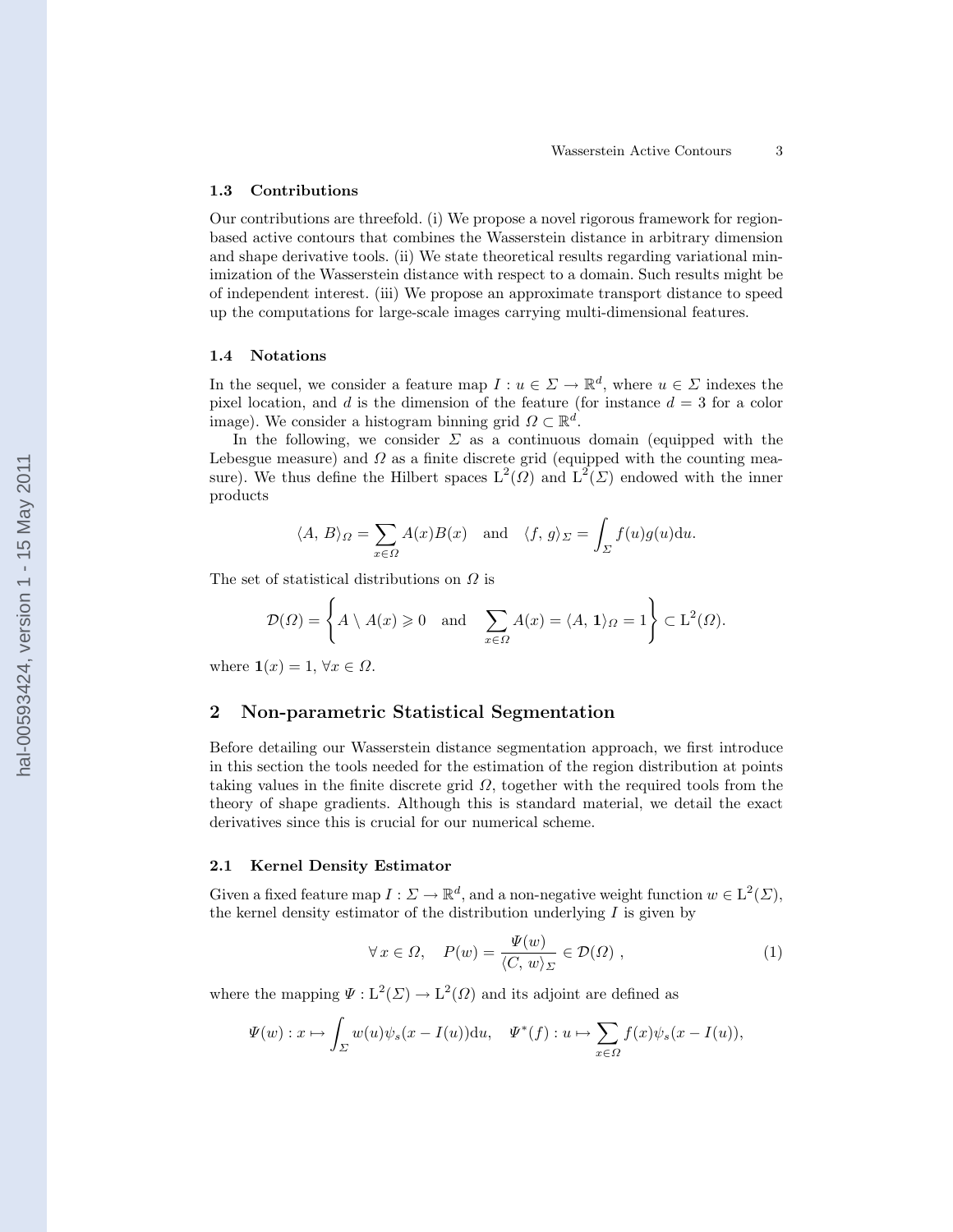and 
$$
C = \Psi^*(1) \in L^2(\Sigma)
$$
 i.e.  $C(u) = \sum_{x \in \Omega} \psi_s(x - I(u)).$ 

Formally, P is a mapping  $P: L^2(\Sigma) \to \mathcal{D}(\Omega)$ .

 $\psi_s$  is a non-negative symmetric smooth localized window called the kernel, and s is its bandwidth. A common kernel function is a Gaussian kernel, and the corresponding estimator is termed (with an abuse of terminology), the Parzen estimator. There are a plenty of other choices such as the Epanechnikov kernel. The choice of s is even more crucial and results from a traditional bias-variance tradeoff, and should be adapted to the discretization grid  $\Omega$  and smoothness of the underlying density.

As we will show in the next section, in order to optimize energies with respect to a domain, by the chain rule, we will end up needing to to derive  $\Psi$  and its adjoint w.r.t. w. This is precisely the purpose of the following proposition.

### Proposition 1 We have

$$
DP(w) : \delta \in L^{2}(\Sigma) \mapsto \frac{1}{\langle C, w \rangle_{\Sigma}} \big( \Psi(\delta) - P(w) \langle C, \delta \rangle_{\Sigma} \big) \in L^{2}(\Omega) , \tag{2}
$$

$$
DP(w)^{*}: \mu \in L^{2}(\Omega) \mapsto \frac{1}{\langle C, w \rangle_{\Sigma}} \big(\Psi^{*}(\mu) - C \langle P(w), \mu \rangle_{\Omega}\big) \in L^{2}(\Sigma). \tag{3}
$$

### 2.2 Statistical Distance-based Segmentation

Let's consider the problem of variational segmentation of the image domain in two regions  $\Sigma = \Gamma \cup \Gamma^c$ , where  $\Gamma$  is a regular bounded open set.  $\Gamma$  and its complement  $\Gamma^c$  share the same boundary  $\partial \Gamma$  (denoted also C for short), with normals pointing in opposite directions. The goal is to find a (local) minimizer of an energy including both region (Wasserstein fidelity) and boundary (regularity) functionals. The key principle is to construct a PDE from the energy criterion that changes the shape of the current boundary curve according to some velocity field which can be thought of as a direction of descent of the energy criterion.

Shape derivatives of statistical distances. Let's define the region functional

$$
E(\Gamma, B) = W(P(\chi_{\Gamma}), B) \tag{4}
$$

for any fixed  $B \in \mathcal{D}(\Omega)$ , where  $\chi_{\Gamma}(u)$  is the characteristic function of  $\Gamma$ , i.e.  $\chi_{\Gamma}(u) = 1$ if  $u \in \Gamma$ , and 0 otherwise.

If we introduce an artificial time  $\tau$  for the evolution, and consider  $m \in [0,1] \mapsto$  $C(m, \tau)$  to be a parametric representation of the boundary  $\partial \Gamma$  at time  $\tau$ , a gradient flow of this boundary reads

$$
\frac{\partial \mathsf{C}(m,\tau)}{\partial \tau} = \mathbf{v}_{\Gamma}(\mathsf{C}(m,\tau)) \quad \text{and} \quad \mathsf{C}(\cdot,0) = \mathsf{C}_0. \tag{5}
$$

Here  $\mathbf{v}_{\Gamma}$  is the so-called shape gradient. It ensures that  $C(m, \tau)$  converges when  $\tau$ increases to a stationary point (hopefully a local minimium) of  $E(\Gamma, B)$ . The following proposition gives the expression for the shape gradient.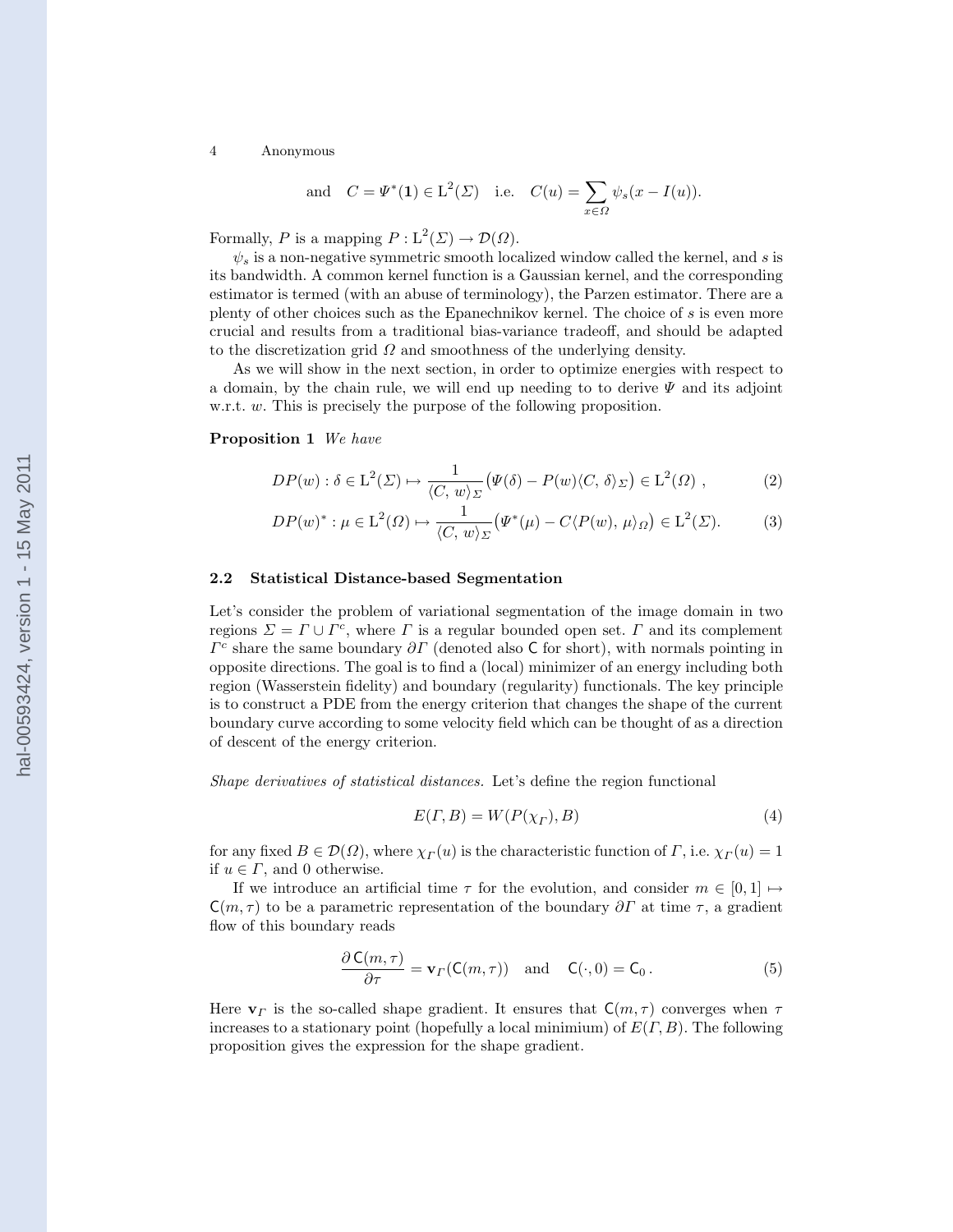**Proposition 2** The shape gradient  $\mathbf{v}_{\Gamma}$  ensuring that (5) converges to a stationary point of  $E(\Gamma, B)$  is

$$
\mathbf{v}_{\Gamma}(u) = G_{\Gamma,B}(u) \mathbf{N}_u \quad where \quad G_{\Gamma,B} = [DP(\chi_{\Gamma})^*] \left( \nabla_1 W(P(\chi_{\Gamma}), B) \right), \tag{6}
$$

where  $N_u$  is the unit inward normal to  $\partial \Gamma$  at u, and  $\nabla_1 W$  is the (sub)gradient of W with respect to its first variable, and  $DP^*$  is given in (3).

Proof. See for instance[1, Theorem 6.1][11, Theorem 2].

Level set implementation. For the numerical implementation of the minimization of the energy with respect to the domain  $\Gamma$ , we use the level set method applied to active contours. The key idea is to introduce an auxiliary  $\varphi : \Sigma \to \mathbb{R}$ , which is often chosen to be the signed distance to  $\partial \Gamma$ . Thus  $\Gamma$  is represented as

$$
\Gamma = \{ u \in \Sigma \setminus \varphi(u) > 0 \} \quad \text{and} \quad \partial \Gamma = \{ u \in \Sigma \setminus \varphi(u) = 0 \}.
$$

The energy (4) is rewritten as  $W(P(H(\varphi)), B)$  where  $H = \chi_{[0, +\infty)}$  is the Heaviside function. Introducing an artificial time  $\tau$ , the evolution equation (5) associated to the energy (4) then becomes

$$
\frac{\partial \varphi(u,\tau)}{\partial \tau} = |\nabla \varphi(u,\tau)| G_{\Gamma,B}(u) \quad \text{where} \quad \Gamma = \{u \setminus \varphi(u,\tau) > 0\}.
$$
 (7)

Note that the velocity function  $G_{\Gamma,B}$  is computed only on the curve  $C(\cdot, \tau)$ , but we can extend its expression to the whole image domain  $\Sigma$ . However, the signed distance function  $\varphi$  is not a solution of the PDE (7), and in practice, it must be periodically reinitialized so that it remains a distance function. This is important to ensure numerical stability of the method.

### 2.3 Statistical Segmentation by Region Competition

In the same vein as [11, 9], we restrict our attention in this paper to a non-parametric variational segmentation method that seeks the maximization of the distance between the respective distributions in  $\Gamma$  and  $\Gamma^c$ , i.e. region competition. Of course, our approach can be applied to other energy functionals just as well, e.g. those with terms that favor region homogeneity. The energy functional to be minimized reads

$$
\min_{\Gamma} \mathcal{E}(\Gamma) = -W(P(\chi_{\Gamma}), P(\chi_{\Gamma^c})) + \lambda r(\mathsf{C}).\tag{8}
$$

where  $r(\mathsf{C})$  is a boundary regularity term, e.g. the curve length. Written using the level set formalism, this corresponds to the solution of

$$
\min_{\varphi} -W(P(H(\varphi)), P(H(-\varphi))) + \lambda R(\varphi). \tag{9}
$$

where  $R(\varphi)$  is a suitable regularization associated to  $r(C)$ . For instance, if  $r(C)$  is the length, then  $R(\varphi)$  is the TV regularization  $R(\varphi) = \int |\nabla \varphi(u)| \, du$ .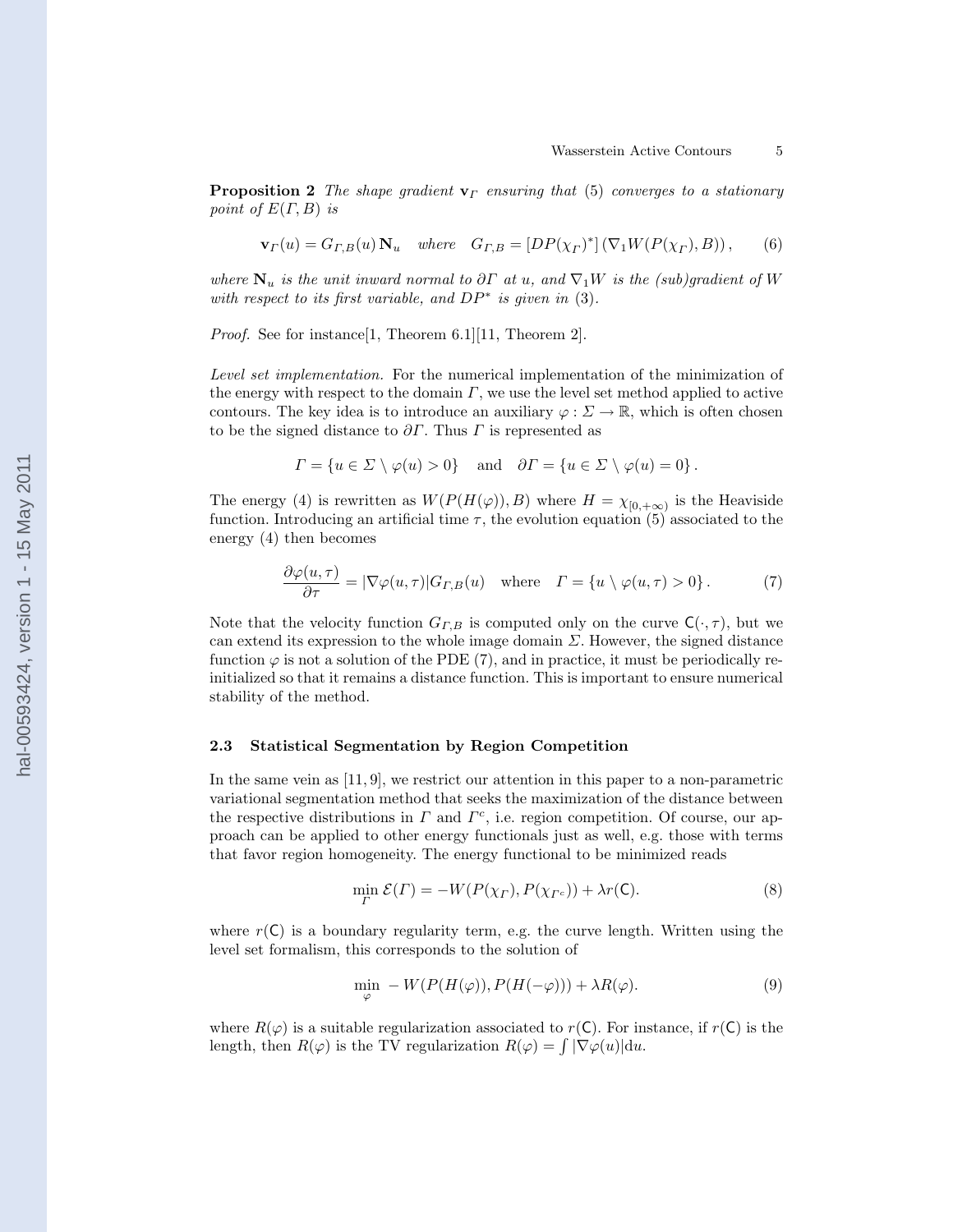The equivalent level set evolution PDE (7) that drives an initial contour to a stationary point (hopefully a local minimizer) of (8) is

$$
\frac{\partial \varphi(u,\tau)}{\partial \tau} = |\nabla \varphi(u,\tau)| \left( G_{\Gamma^c,B_{\Gamma}}(u) - G_{\Gamma,B_{\Gamma^c}}(u) + \lambda \kappa \right) \tag{10}
$$

where  $\Gamma = \{u \setminus \varphi(u, \tau) > 0\}$  is the domain at time  $\tau$  (we have dropped the dependency on  $\tau$  for the sake of clarity), where the histogram inside and outside  $\Gamma$  are

$$
B_{\Gamma} = P(H(\varphi(\cdot, \tau)) \text{ and } B_{\Gamma^c} = P(H(-\varphi(\cdot, \tau)),
$$

where  $G_{\Gamma,B_{\Gamma}}$  is the velocity defined in (6), and  $\kappa = \text{div}\left(\frac{\nabla \varphi}{|\nabla \varphi|}\right)$  is the mean curvature of the boundary. In practice, this PDE is discretized with a sufficiently small time step (for instance computed using a line search).

## 3 Wasserstein Distance

Previous work, including [11, 9, 23], have specialized the above statistical framework to the case of point-wise statistical metrics. Among the most popular is the Kullback-Leibler distance (i.e. symmetrized divergence)

$$
W(A, B) = \tilde{W}(A, B) + \tilde{W}(B, A) \quad \text{where} \quad \tilde{W}(A, B) = \sum_{x \in \Omega} A(x) \log \left( \frac{A(x)}{B(x)} \right). \tag{11}
$$

While this distance enjoys many appealing statistical/information theoretic properties, it suffers from some drawbacks. The most prominent one is that it assumes that both distributions share the same support. In particular  $W(A, B) = +\infty$  if  $A(x) = 0$ and  $B(x) \neq 0$  for some  $x \in \Omega$ , and vice versa. Furthermore, such a metric does not care about the relative positions of highly localized modes in the distribution. Put differently, this means that  $W(A, B) = W(\sigma(A), \sigma(B))$  where  $\sigma(A)(x) = A(\sigma(x))$  for any permutation  $\sigma$  of the grid points. Both issues make such a metric not very robust when comparing localized distributions. A practical but artificial way to somehow alleviate these difficulties is to use a large smoothing bandwidth  $s$  in (1), but this is likely to yield oversmooth distribution estimates.

Our proposal is to use the Wasserstein distance which is not prone to the above drawbacks, since it takes into account the relative distances between the grid points.

## 3.1 Discrete Optimal Transport

We consider two distributions  $A, B \in \mathcal{D}(\Omega)$ . An optimal transport cost on  $\mathcal{D}(\Omega)$  is defined as

$$
W(A,B) = \min_{P \in \mathcal{P}(A,B)} \langle C, P \rangle_{\Omega \times \Omega} = \sum_{(x,y) \in \Omega^2} C(x,y)P(x,y) \tag{12}
$$

where C is a fixed cost matrix and  $\mathcal{P}(A, B)$  is the polytope of stochastic matrices with marginals  $A$  and  $B$ :

$$
\mathcal{P}(A,B) = \left\{ P \setminus P(x,y) \geqslant 0, \sum_{y \in \Omega} P(x,y) = A(x), \sum_{x \in \Omega} P(x,y) = B(y) \right\}.
$$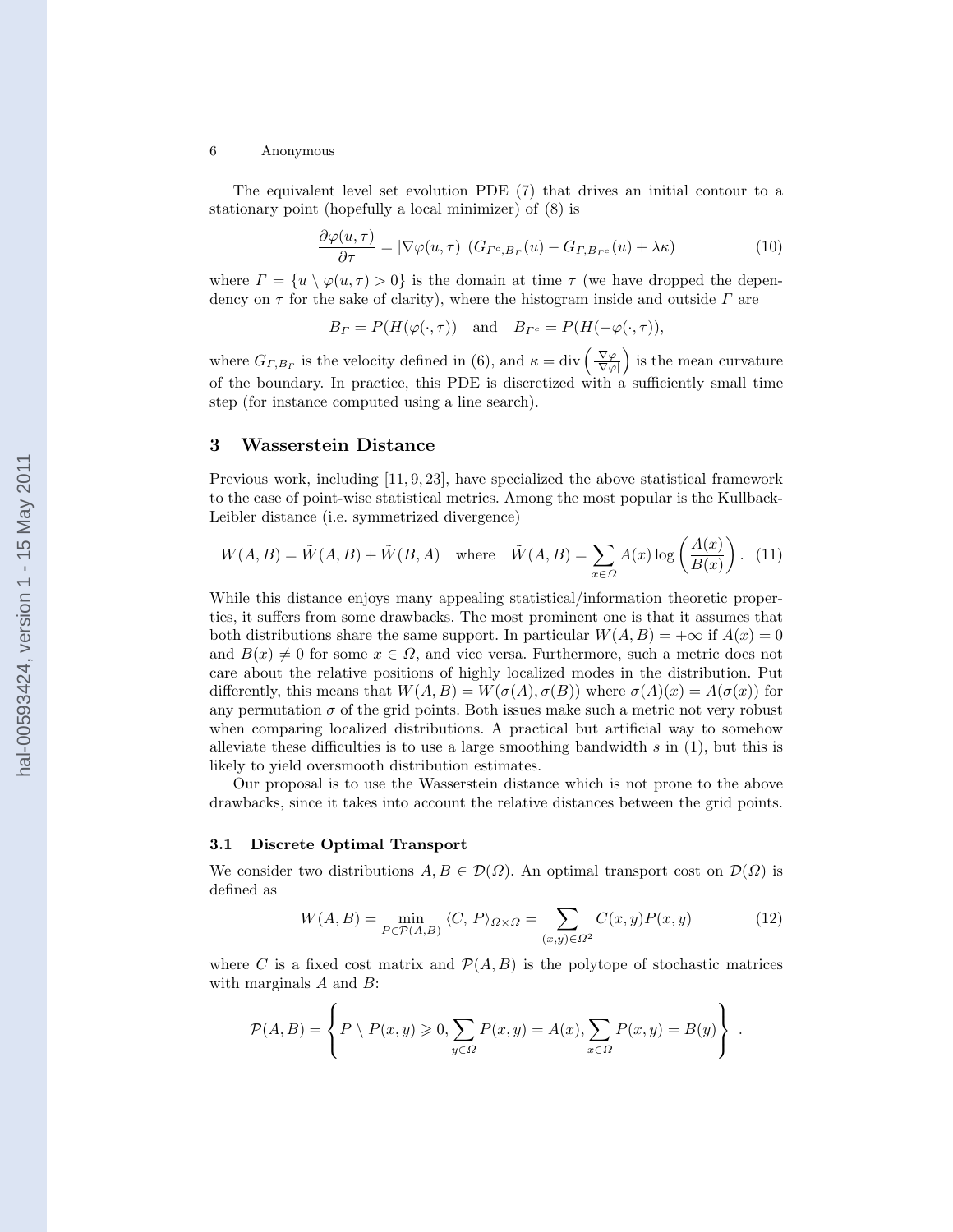When the cost is  $C(x, y) = ||x - y||^p$ ,  $W(A, B)^{1/p}$  is often called the L<sup>p</sup> Wasserstein distance, and is a distance on  $\mathcal{D}(\Omega)$ . For the sake of simplicity, we will refer to W as being the Wasserstein distance, and will not use the exponent  $1/p$ .

#### 3.2 Wasserstein Subdifferential

The Wasserstein distance can be re-written using the dual problem to (12)

$$
W(A, B) = \max_{(u,v)\in\mathcal{Q}} \left\{ \langle u, A\rangle_{\Omega} + \langle v, B\rangle_{\Omega} = \sum_{x\in\Omega} u(x)A(x) + v(x)B(x) \right\}
$$
 (13)  
where  $\mathcal{Q} = \left\{ (u, v) \setminus \forall (x, y) \in \Omega^2, u(x) + v(y) \le C(x, y) \right\},$ 

see [24]. Note that  $\mathcal Q$  is independent of A and B. Rephrased in the language of convex analysis, the Wasserstein distance  $W(A, B)$  is nothing but the support function of the closed convex set Q. Thus, using properties of Legendre-Fenchel conjugacy, closedness, convexity and subdiffentiability properties of  $W(A, B)$  can be established.

**Proposition 3** The function  $A \in \mathcal{P}(\Omega) \mapsto W(A, B) \in \mathbb{R}$  is closed and convex for any fixed  $B \in \mathcal{P}$ . Its subdifferential at some  $A \in \mathcal{P}(\Omega)$  is such that

$$
u \in \partial_1 W(A, B) \iff \exists v \ s.t. \ (u, v) \in \text{Argmax}_{(q, p) \in \mathcal{Q}} \langle q, A \rangle_{\Omega} + \langle p, B \rangle_{\Omega} .
$$

Proof. Closeness and convexity follow from [14, Theorem X.1.1.2]. The subdifferential characterization is a consequence of Fenchel identity [14, Theorem X.1.4.1].

In plain words, a subgradient of  $W$  at  $A$ , for a given  $B$ , belongs to the set of (global) maximizers of (13). A maximizer can be computed by solving the linear program (13) using dedicated methods in roughly  $O(|\Omega|^3)$  operations [22].

It is worth noting that these subgradients are defined up to an additive constant. Indeed if  $(u, v)$  is a solution to (13), then so is  $(u + \alpha, v - \alpha)$ . Nevertheless, this is of no importance for the computation of the velocity vector (6) which is invariant to constant perturbations of u, since for any  $w \in L^2(\Omega)$ ,  $[DP(w)^*](1) = 0$ .

When the subdifferential is a singleton  $\partial_1 W(A, B) = \{u\}$  (meaning that (13) has a strict global maximizer), then  $A \mapsto W(A, B)$  is Fréchet differentiable at A and  $\nabla_1 W(A, B) = u$ . In the other cases, one can take any subgradient of  $W(A, B)$  in lieu of  $\nabla_1 W(A, B)$  in (6).

## 4 Sliced Wasserstein Distance

The computation of  $W(A, B)$  and  $\nabla_1 W(A, B)$  for the Wasserstein distance (12) is however demanding for large-scale and high-dimensional histograms. Numerically, the computation time is acceptable (less than a second on a standard laptop computer) for only  $|\Omega| \ll 10^3$ . For the segmentation application we are targeting, typically 3-D color histograms with at least  $10<sup>4</sup>$  grid points, solving this linear program is not an option.

To speed up the computation, we follow [20] and consider an alternative distance that mimics the properties of the Wasserstein distance, but is faster to compute. In the following, we restrict our attention to the  $L^p$  Wasserstein distance, meaning that  $C(x, y) = ||x - y||^p.$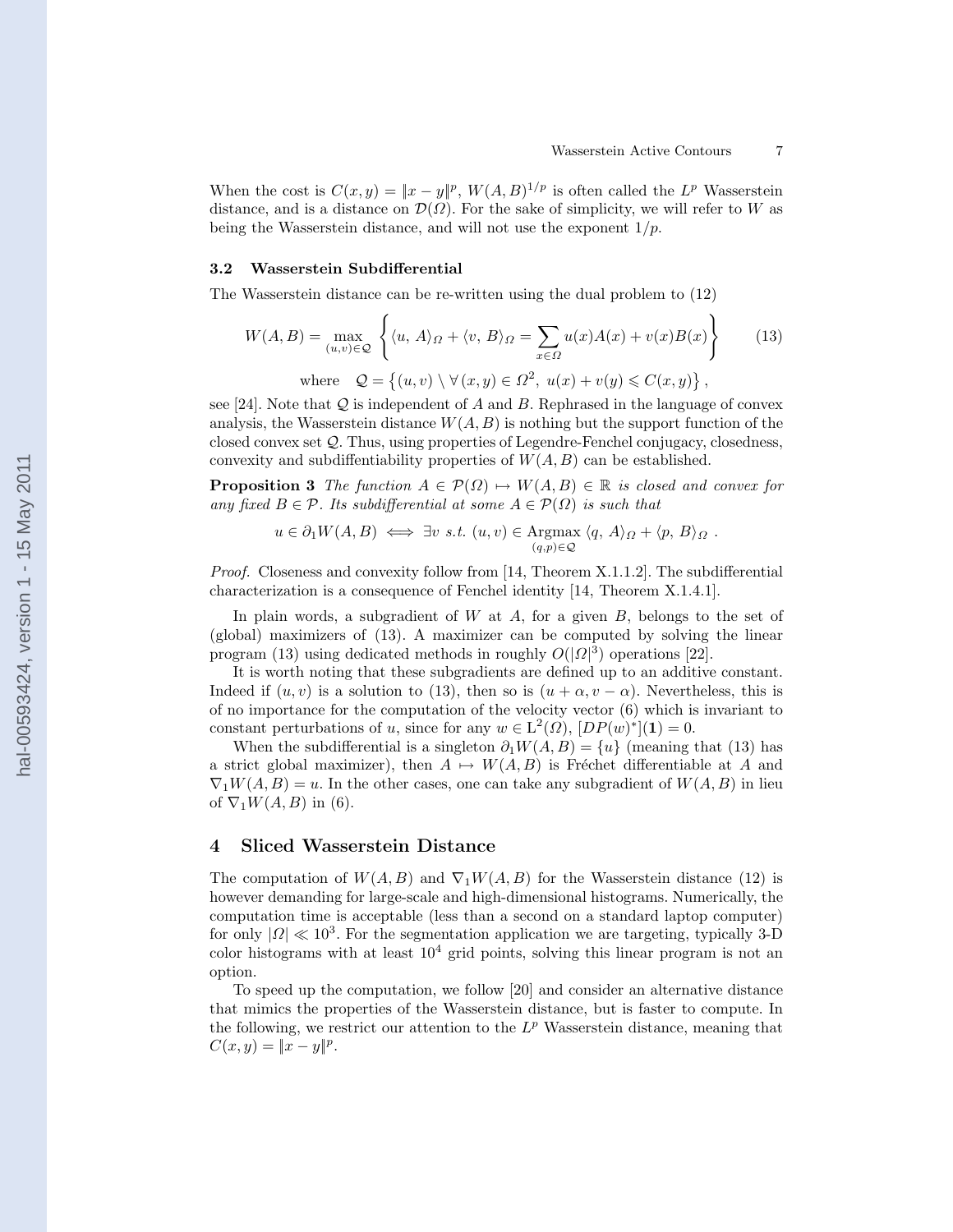### 4.1 Sliced Distance Approximation

The sliced Wasserstein distance reads

$$
SW(A, B) = \sum_{\theta \in \Theta} W(A_{\theta}, B_{\theta})
$$
\n(14)

where  $\Theta$  is a finite subset of the unit sphere in  $\mathbb{R}^d$ , and  $A_{\theta} \in \mathcal{D}(\Omega_{\theta})$  is the projected distribution in the direction  $\theta$ , defined on 1-D grid points  $\Omega_{\theta} = \{x_{\theta} = \langle x, \theta \rangle\}_{x \in \Omega}$ , that has the same values as A, i.e.  $\forall x \in \Omega$ ,  $A_{\theta}(x_{\theta}) = A(x)$ . The sliced Wasserstein distance is thus a sum of 1-D Wasserstein distances between the projected distributions. Note that the grid  $\Omega_{\theta}$  that supports these distributions is non-uniform, so that some care is needed to perform the computation, as detailed in the following section.

The method described in [20] considered probability distributions  $A(x)$  defined on a varying grid  $x \in \Omega$  (that depends on A) with constant weights  $A(x) = 1/|\Omega|$ . But this entails non-convexity of the function  $A \mapsto W(A, B)$ . In contrast, we consider here distributions  $A \in \mathcal{D}(\Omega)$  on a fixed grid  $\Omega$  but with varying values  $A(x)$ , which thus preserves convexity of the sliced Wasserstein distance, whose subdifferential  $\partial_1 SW(A, B)$  can be easily computed as we will show shortly.

**Proposition 4** The function  $A \mapsto SW(A, B)$  is closed and convex and its subdifferential at A is such that

$$
\forall x \in \Omega, \quad \partial_1 SW(A, B)(x) = \sum_{\theta \in \Theta} \partial_1 W(A_{\theta}, B_{\theta})(x_{\theta}) \theta.
$$

Proof. Closedness and convexity are preserved under the sum. The formula is a consequence of subdifferential properties and calculus rules [14] and linearity of the projection  $A \mapsto A_{\theta}$ .

### 4.2 Wasserstein Distance on a Non-Uniform 1-D Grid

The ability to compute (14) and to (sub)differentiate it, is conditioned to that of computing quickly the Wasserstein distance between two distributions  $A, B \in \mathcal{D}(\Omega)$ defined on a 1-D grid  $\Omega \subset \mathbb{R}$ . We assume that the grid points  $\Omega = \{x_i\}_{i=1}^N$  are sorted in increasing order,  $x_i \leq x_{i+1}$ . This is achieved in  $O(|\Omega| \log(|\Omega|))$  operations, which will turn out to be main computational cost of the discrete 1-D Wasserstein distance and its (sub)gradients.

 $L^p$  Wasserstein Distance. The  $L^p$  Wasserstein distance on the real line for any  $p \geq 1$ reads

$$
W(A, B) = \int_0^1 |R_A^{-1}(t) - R_B^{-1}(t)|^p dt,
$$

 $R_A(s) = \int_{-\infty}^s A(x) dx$ , is the cumulative distribution function (CDF) and  $R_A^{-1}(t) =$ inf  $\{s \setminus R_A(s) \geq t\}$  its pseudo-inverse. The latter is well defined as the CDF is nondecreasing. When  $A \in \mathcal{D}(\Omega)$  is discrete, the CDF is equal to  $R_A(s) = \sum_{x_i \leq s} A(x_i)$ .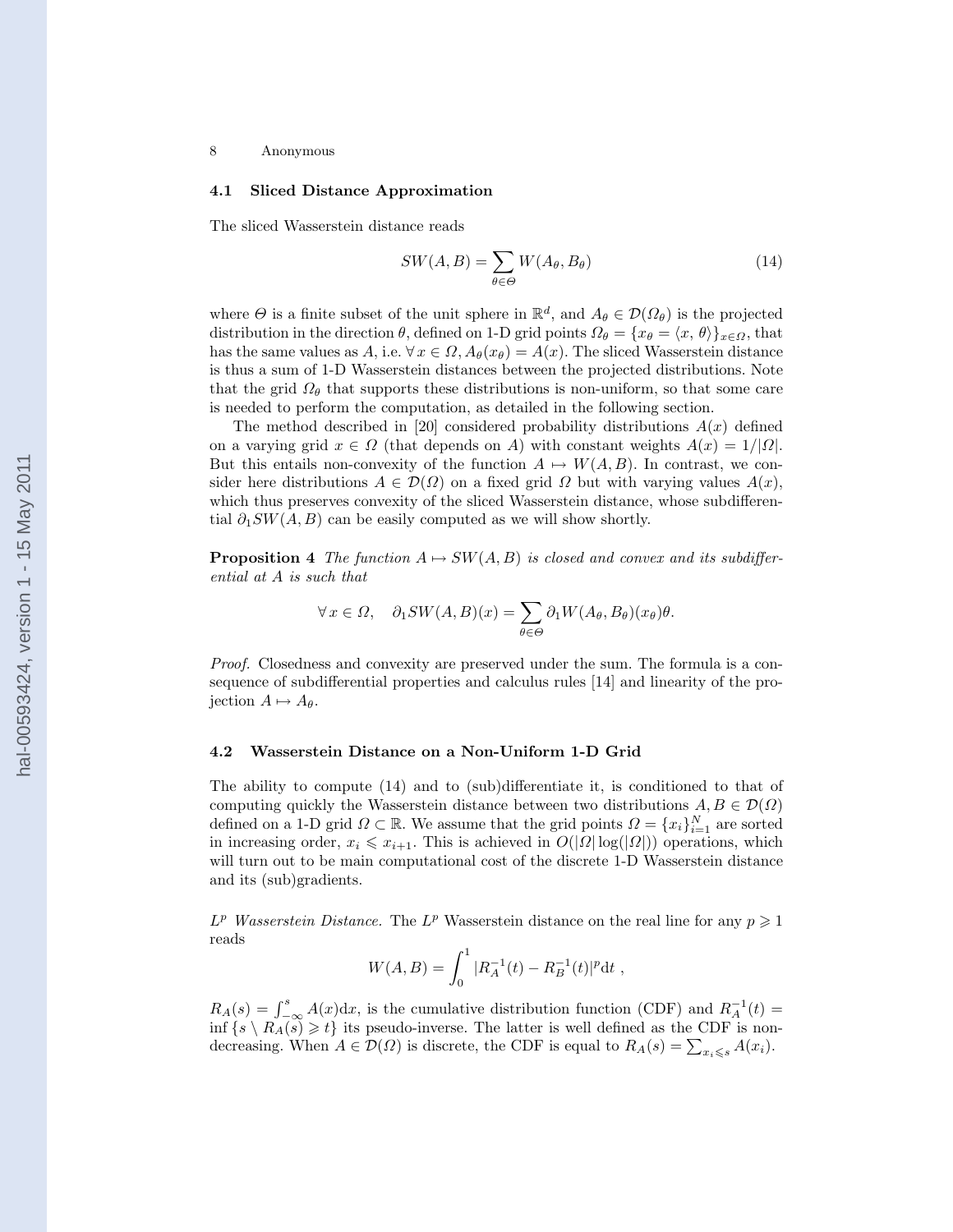Wasserstein distance sub-differential. The following proposition gives the sub-gradients of the Wasserstein distance for discrete distributions.

**Proposition 5** Let  $A, B \in \mathcal{D}(\Omega)$ . For  $p \geq 1$ , the sub-gradients of  $A \mapsto W(A, B)$  are written as

$$
\nabla_1 W(A, B) : x_i \mapsto \sum_{j \ge i} |x_j - \tilde{x}_j|^p - |x_{j+1} - \tilde{x}_j|^p \tag{15}
$$

where

$$
\begin{cases} \tilde{x}_j = x_k & \text{if } R_B(x_{k-1}) < R_A(x_j) < R_B(x_k), \\ \tilde{x}_j \in [x_k, x_{k+1}] & \text{if } R_A(x_j) = R_B(x_k). \end{cases}
$$

*Proof.* For simplicity, we treat the case where the set of values of  $R_A$  and  $R_B$  are disjoints, and  $A \mapsto W(A, B)$  is thus differentiable. The general case is obtained by replacing  $R_B^{-1}$  by a set-valued mapping. We can write

$$
W(A, B) = \tilde{W}(R_A, B) \quad \text{where} \quad \tilde{W}(R, B) = \sum_{i=0}^{N-1} \int_{R(x_i)}^{R(x_{i+1})} |x_{i+1} - R_B^{-1}(s)|^p \, ds.
$$

Deriving with respect to  $R_A(x_j)$  gives

$$
\nabla_1 \tilde{W}(R_A, B) : x_j \mapsto |x_j - R_B^{-1} (R_A(x_j)) |^p - |x_{j+1} - R_B^{-1} (R_A(x_j)) |^p.
$$

Using the chain rule, introducing  $R^*$  the adjoint of  $A \mapsto R_A$ , we obtain

$$
\nabla_1 W(A, B) = R^* \left( \nabla_1 \tilde{W}(R_A, B) \right) \quad \text{where} \quad R^*(U) : x_i \mapsto \sum_{j \ge i} U(x_j),
$$

which gives  $(15)$ .

## 5 Numerical Results

### 5.1 Comparison of Wasserstein and Kullback-Leibler Distances

We first illustrate the difficulty of point-wise statistical metrics such as the Kullback-Leibler symmetrized divergence (11) on a simple instructive example with localized 1-D  $(d = 1)$  distributions. Figure 1, left, shows an example of a gray-scale image with three concentric regions delimited by two circles of increasing radii  $r_0 < r_1$ . The distribution of the intensity values within each region Gaussian with a mean value in {0.05, 0.8, 0.95} of small variances, so that the resulting image is a mixture of three localized and barely overlapping Gaussians. As can be seen from the histogram in Figure 1 top-right, the correct segmentation should group together the two outer regions which have close means.

Figure 2, shows the energy landscape for circular regions of radius r. The leftmost figure shows this energy for the Wasserstein distance, which provides the proper segmentation. Indeed, circle of radius  $r_0$  is the only local, and hence global, maximum of the  $L^2$  ( $p = 2$ ) Wasserstein distance between the inside and outside regions. The situation is radically different with the Kullback-Leibler divergence (rightmost figure),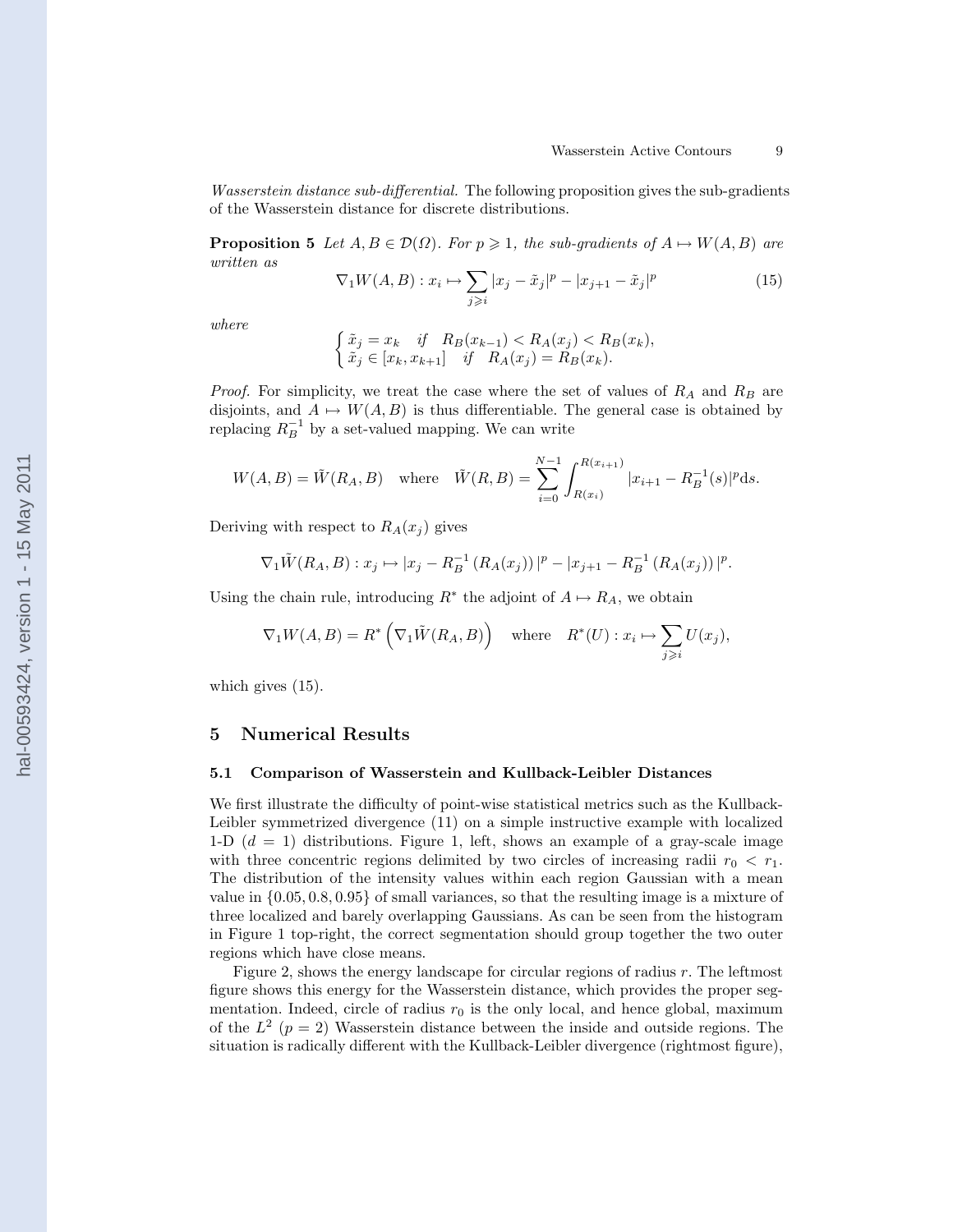

**Fig. 1.** Left: gray-scale image example with three concentric regions with radii  $r_0 < r_1$ . Each region has its intensity values Gaussian-distributed with means {0.05, 0.8, 0.95} and the same variance. Right: estimated densities using the  $P(\chi_{\Gamma})$  with the optimal partition  $\Gamma = \Gamma_{r_0}$  and using the Gaussian kernel with bandwidth  $s = 10^{-2}$  (top) and  $s = 0.2$  (bottom).



**Fig. 2.** Energy  $W(P(\chi_{\Gamma_r}), P(\chi_{\Gamma_r^c}))$  for a centered circle  $\Gamma_r$  of radius r as a function of r. Each curve corresponds to a different smoothing bandwidth s in the Parzen kernel estimator. where a spurious local minimum for  $r = r_1$  persists, unless an extremely large kernel bandwidth is used. The weakness of point-wise statistical metrics is thus apparent when localized feature histograms come into play, and the smoothing impacts significantly the spatial localization. Note that a similar conclusion is arrived at in [17] using a different segmentation method and a  $L<sup>1</sup>$  Wasserstein metric.

## 5.2 Synthetic Image Segmentation

We consider a synthetic segmentation example with a realization of two 2-D Gaussian mixtures (hence  $d = 2$ )

$$
I(x) \sim \begin{cases} \frac{1}{2} \mathcal{N}(\mu_1, \rho^2) + \frac{1}{2} \mathcal{N}(\nu_1, \rho^2) & \text{if } x \in \Gamma_0, \\ \frac{1}{2} \mathcal{N}(\mu_2, \rho^2) + \frac{1}{2} \mathcal{N}(\nu_2, \rho^2) & \text{if } x \notin \Gamma_0. \end{cases}
$$

hal-00593424, version 1 - 15 May 2011 hal-00593424, version 1 - 15 May 2011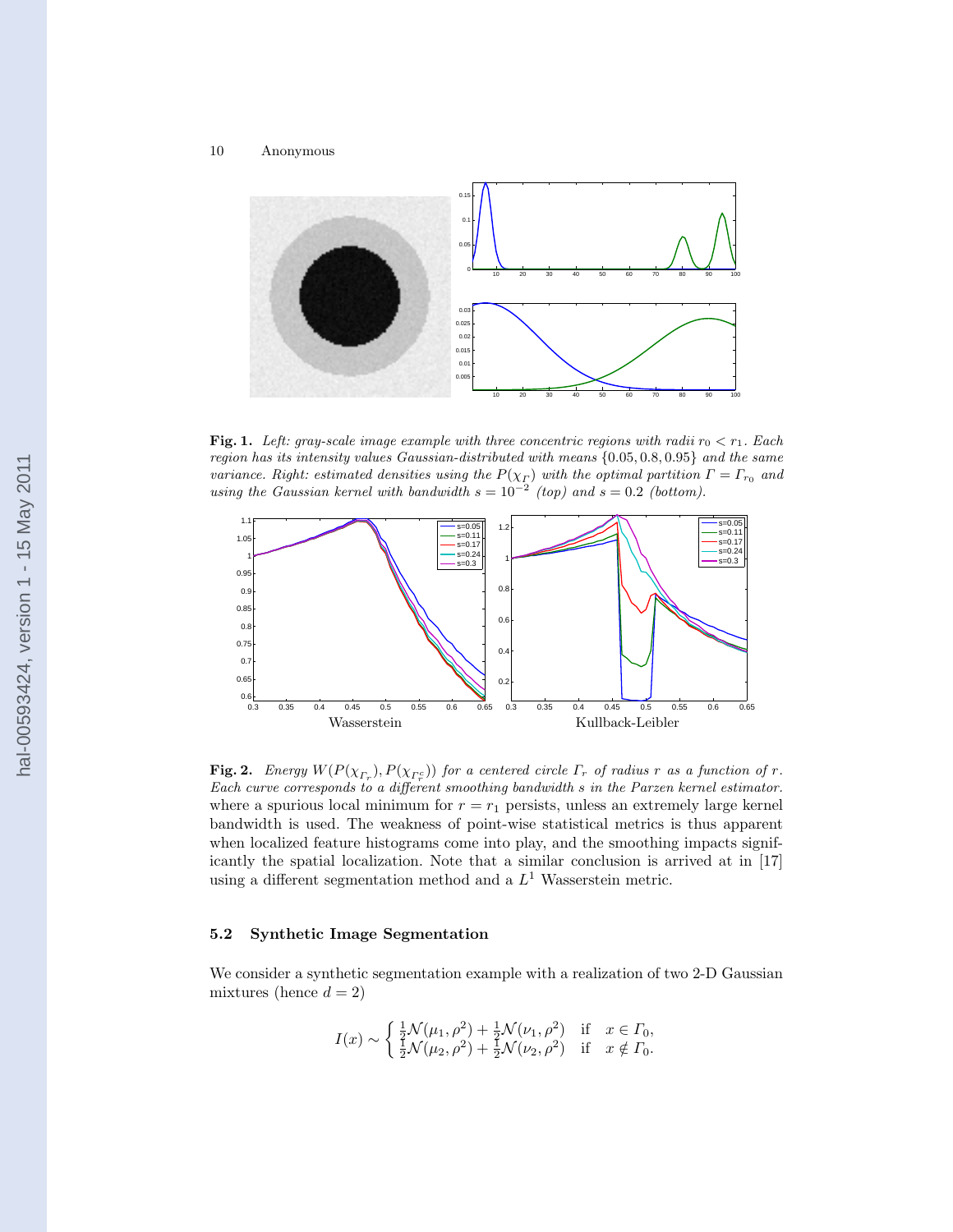where the standard deviation of the Gaussians is  $\rho = 0.05$ , and the means  $\mu_i, \nu_i \in \mathbb{R}^2$ are located on the four corners of a square, see Figure 3, last row. Note that the distributions are 2-D, hence the image colors are located in the red/green 2-D plane.

We solve the region competition problem (8) using the sliced  $L^2$  (hence  $p = 2$ ) Wasserstein distance (14). Figure (3) shows the evolution of a discretization of the PDE (10) at various time steps. The top row shows the results obtained using  $|\Theta| = 8$ directions evenly distributed on the unit circle of  $\mathbb{R}^2$ ,  $\Theta = \{(\cos(k\pi/8), \sin(k\pi/8))\}_{k=0}^7$ . This produces the expected segmentation since the curve converges to  $\partial \Gamma_0$ . In contrast, Figure (3), bottom row, shows the evolution computed using two axis-aligned directions  $\Theta = \{(1,0), (0,1)\} \subset \mathbb{R}^2$ . The sliced Wasserstein distance (14) is thus the sum of the 1-D distances on the red and green channels of the image. The contour gets stuck in a stationary point far from the global minimum. This is due to the fact that the two 2-D mixtures are mapped exactly on the same 1-D mixture when projected on either the red or the green channel.



Fig. 3. Top row: evolution of the segmentation, with  $\ell$  indexing the iterations, for  $|\Theta| = 8$ directions. Middle row: same evolution with  $|\Theta|=2$  axis-aligned orientations. Bottom row: 2-D histograms for the whole domain  $\Sigma$  (which is  $P(\chi_{\Sigma})$ ) and inside and outside the central disk  $\Gamma_0$ .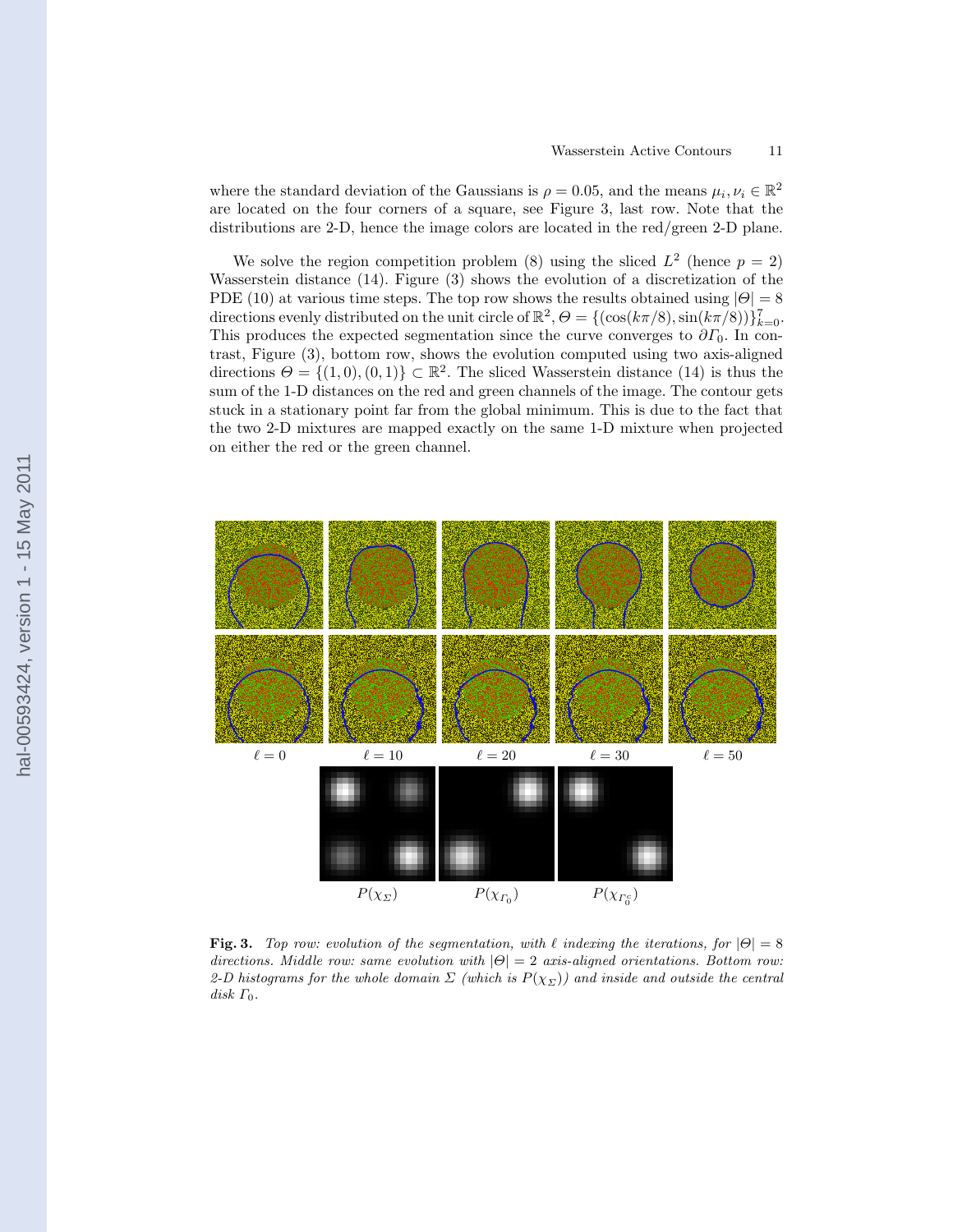#### 5.3 Natural Images Segmentation

We finally report results on complex color natural images each of size  $200 \times 200$  pixels. The results are displayed in Figure 4. For these examples we use  $|\Theta| = 12$  random directions in 3-D for the computation of the sliced Wasserstein distance (14). In this experiments, we use the  $L^2$  Wasserstein distance, i.e.  $p = 2$ .

In each case, the initial contour is a circle of radius 0.4 (assuming an image defined over  $\Sigma = [0, 1]^2$ ). The figure also depicts 2-D histograms to show how the global color distribution is split by the segmentation algorithm. Only a 2-D slice of the full 3- D histogram is displayed, along the two dominant colors provided by a principal component analysis. The Wasserstein active contour is able to split properly the color space consistently with what an observer would do visually.

## 6 Conclusion

We have proposed a mathematically grounded way to handle the statistical segmentation problem in arbitrary dimension. Our framework combines wisely the Wasserstein statistical distance and shape derivative tools. It can handle localized distributions, while this property seems to be out of reach for traditional metrics unless a severe smoothing is applied. Such a smoothing would clearly harm the segmentation precision. This approach is quite general and paves the way to many applications. One may for instance think of more advanced features beside simple colors, typically coefficients in the domain of a multi-scale transform or joint statistics between groups of pixels.

## References

- 1. G. Aubert, M. Barlaud, O. Faugeras, and S. Jehan-Besson. Image segmentation using active contours: Calculus of variations or shape gradients ? SIAM Applied Mathematics, 63(6):2128–2154, 2003.
- 2. V. Caselles, F. Catté, T. Coll, and F. Dibos. A geometric model for active contours in image processing. Numerische Mathematik, 66(1):1–31, 1993.
- 3. V. Caselles, R. Kimmel, and G. Sapiro. Geodesic active contours. International Journal of Computer Vision, 22(1):61–79, 1997.
- 4. T. Chan and L. Vese. Active contours without edges". IEEE Trans. Image Proc., 10(2):266–277, 2001.
- 5. L. D. Cohen and R. Kimmel. Global Minimum for Active Contour models: A Minimal Path Approach. International Journal of Computer Vision, 24(1):57–78, Aug. 1997.
- 6. M. C. Delfour and J.-P. Zolésio. Shapes and geometries: analysis, differential calculus, and optimization. Society for Industrial and Applied Mathematics, Philadelphia, PA, USA, 2001.
- 7. Julie Delon. Midway image equalization. Journal of Mathematical Imaging and Vision, 21(2):119–134, 2004.
- 8. M. Heiler and C. Schnorr. Natural image statistics for natural image segmentation. Proc. ICCV, pages 1259–1266, 2003.
- 9. A. Herbulot, S. Jehan-Besson, S. Duffner, M. Barlaud, and G. Aubert. Segmentation of vectorial image features using shape gradients and information measures. Journal of Mathematical Imaging and Vision, 25(3):365–386, October 2006.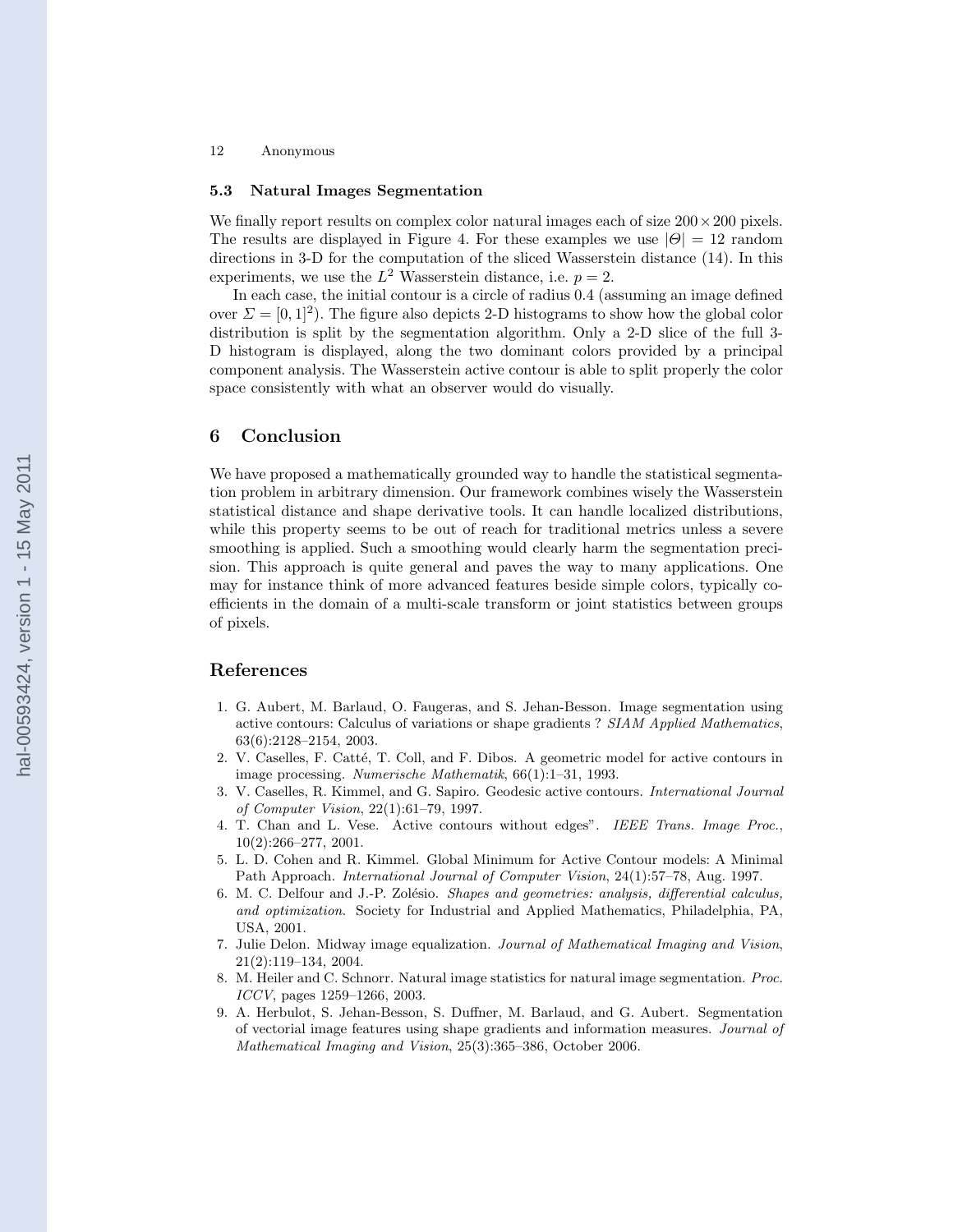- 10. S. Jehan-Besson, M. Barlaud, and G. Aubert. DREAM<sup>2</sup>S: Deformable regions driven by an eulerian accurate minimization method for image and video segmentation. International Journal of Computer Vision, 53(1):45–70, 2003.
- 11. S. Jehan-Besson, M. Barlaud, G. Aubert, and O. Faugeras. Shape gradients for histogram segmentation using active contours. In International Conference on Computer Vision, 2003.
- 12. M. Kass, A. Witkin, and D. Terzopoulos. Snakes: Active contour models. International Journal of Computer Vision, 1(4):321–331, January 1988.
- 13. J. Kim, J. W. Fisher, A. J. Yezzi, M. Cetin, and A. S. Willsky. A nonparametric statistical method for image segmentation using information theory and curve evolution. IEEE Trans. Image Proc., 14(10):1486–1502, October 2005.
- 14. C. Lemaréchal and J.-B. Hiriart-Urruty. Convex Analysis and Minimization Algorithms I and II. Springer, 2nd edition, 1996.
- 15. P. Martin, P. Réfrégier, F. Goudail, and F. Guérault. Influence of the noise model on level set active contour segmentation. IEEE Transactions on Pattern Analysis and Machine Intelligence, 26:799–803, 2004.
- 16. D. Mumford and J. Shah. Optimal approximations by piecewise smooth functions and associated variational problems. Communications on Pure and Applied Mathematics, XLII(4), 1989.
- 17. K. Ni, X. Bresson, T. Chan, and S. Esedoglu. Local histogram based segmentation using the wasserstein distance. International Journal of Computer Vision, 84:97–111, August 2009.
- 18. N. Paragios and R. Deriche. Geodesic active regions: A new framework to deal with frame partition problems in computer vision. Journal of Visual Communication and Image Representation, 13(1/2):249–268, March 2002.
- 19. J. Rabin, J. Delon, and Y. Gousseau. A statistical approach to the matching of local features. SIAM Journal on Imaging Sciences, 2(3):931–958, 2009.
- 20. J. Rabin, G. Peyré, J. Delon, and M. Bernot. Wasserstein barycenter and its application to texture mixing. Proc. SSVM'11, 2011.
- 21. R. Ronfard. Region-based strategies for active contour models. International Journal of Computer Vision, 13(2):229–251, 1994.
- 22. Y. Rubner, C. Tomasi, and L. J. Guibas. The earth mover's distance as a metric for image retrieval. International Journal of Computer Vision, 40(2):99–121, November 2000.
- 23. G. Unal, A. J. Yezzi, and H. Krim. Information-theoretic active polygons for unsupervised texture segmentation. International Journal of Computer Vision, 62(3):199–220, 2005.
- 24. C. Villani. Topics in Optimal Transportation. American Mathematical Society, 2003.
- 25. S. Zhu and A. Yuille. Region competition: unifying snakes, region growing, and bayes/mdl for multiband image segmentation. IEEE Trans. Patt. Anal. and Mach. Intell., 18(9):884–900, 1996.